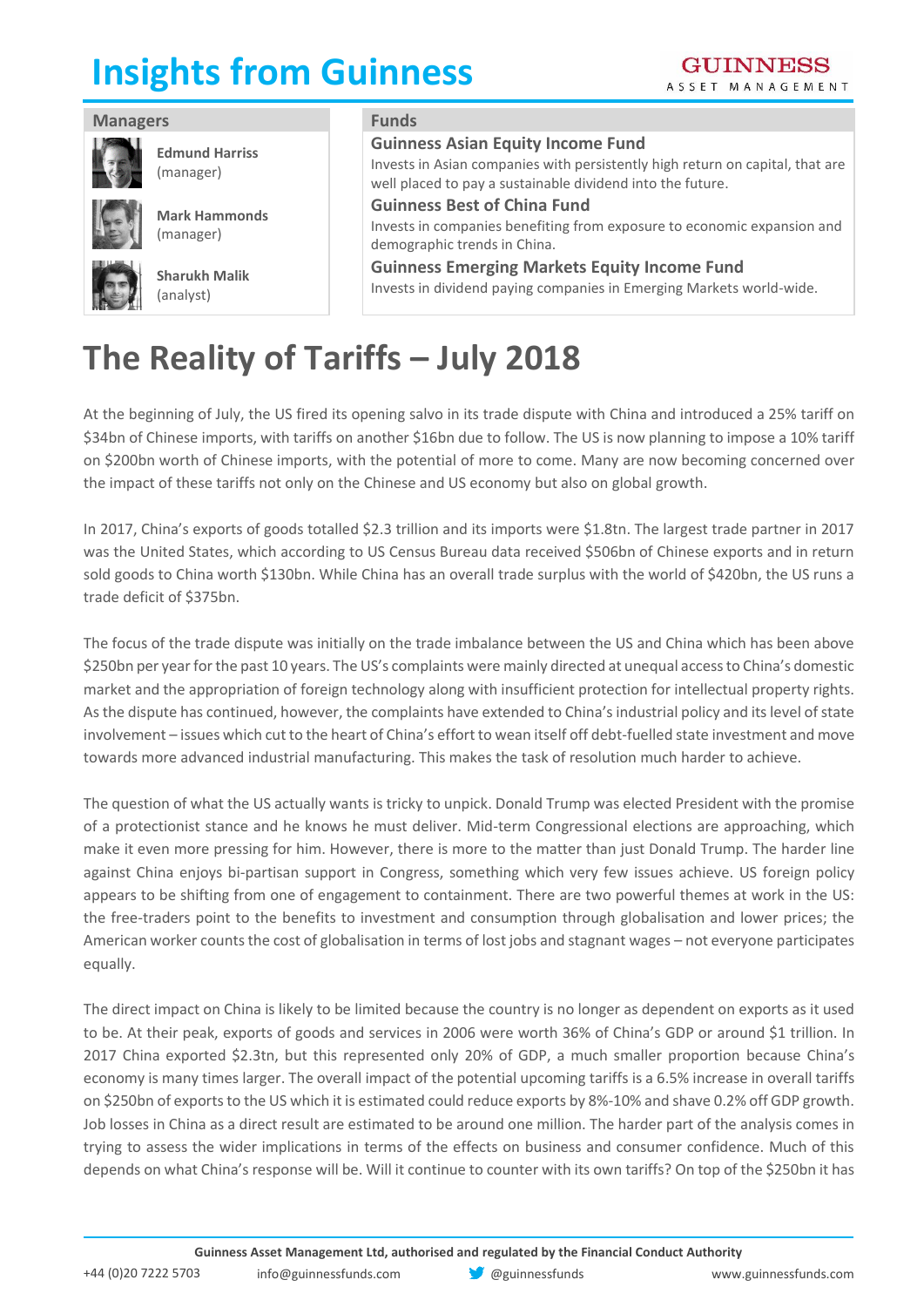already targeted, will the US impose tariffs on the remaining imports from China? If the situation were to escalate, the impact on China's and the US's growth rates will become more significant, along with a reduction in global growth. It is worth noting that the US administration has not targeted certain sectors at all. Toys, apparel and smartphones have remained unscathed so far because if tariffs were to be imposed, consumers would most likely be affected immediately through higher prices. The US has targeted intermediate goods and household items such furniture and fixtures where it is likely that the burden of the tariff could be shared by both manufacturers and consumers.

There is also the potential for tariffs to inadvertently affect American companies. Data from China's customs department shows 70% of the largest 100 companies exporting to the US are foreign, with Taiwanese and overseas divisions of American companies (including joint ventures) the largest in this group. The case of plastic injection moulding machines is a good example to illustrate the effect of collateral damage. Tariffs have already been introduced in this industry and their intended targets are Chinese manufacturers such as Haitian International and Chen Hsong. But Engel, an Austrian company that manufacturers certain ranges of its products in China, is likely to be subject to the tariff. Milacron Holdings is a US company that should benefit but may end up paying more for intermediary components made in China. Given how integrated China is in global supply chains, it is very likely that US firms in the manufacturing sector will face disruption in one way or another. This dynamic represents leverage for the Chinese to negotiate with.

China has the capacity to respond to tariffs but it is restricted in how it can do so. The US exported \$130bn of goods in 2017 to China. Having already introduced tariffs on \$50bn, China only has \$80bn of US trade to put tariffs on. There are, however, other ways China can respond. China can make life difficult for US companies operating in the country by increasing the amount of red tape businesses face or the amount of time goods are held up at customs. Although in our view it is a measure of last resort, the government can whip up anti-American sentiment and encourage a boycott of American goods, which it did in recent disputes with Japan and South Korea. Large consumer-facing American companies that have significant exposure to China include:

- Apple, which derives 20% of its revenue from the region and manufactures virtually all of its iPhones in Asia
- 27% of Starbucks stores are in the China/Asia Pacific region, which has much faster growth in sales compared to the US
- Nike derives 12% of its revenue and 30% of its earnings from Greater China; much of its manufacturing base is in the region

The business lobby in the US will no doubt be voicing its concerns to the US administration and this will be a factor in determining the next steps forward.

Finally it is worth comparing the rhetoric over trade with the reality in terms of earnings growth. We are still seeing decent earnings growth for the Asia Pacific ex Japan region, with forecast earnings growth of 10% for 2019. Having traded more than one standard deviation above its historic average on a forward basis, the region is now trading at 13.5x FY1 earnings – in line with the historic average. On a relative basis the region is still looking cheap versus the S&P 500, trading at a 22% discount – nearly one standard deviation below the historic average. The Guinness Asian Equity Income Fund is even more attractively valued, trading at a further 7% discount to its benchmark on forecast earnings. In aggregate, the portfolio trades on only 11.9x 2018 earnings and 10.8x 2019 earnings, implying 10% earnings growth. The net yield of the portfolio at 3.9% is significantly higher than both the benchmark (on around 3%) and many other regions around the world. Given the compression in valuation multiples, we think now is a great opportunity to be buying into quality companies that are persistent cash generators.

#### **Edmund Harriss, Manager, Guinness Asian Equity Income Fund**